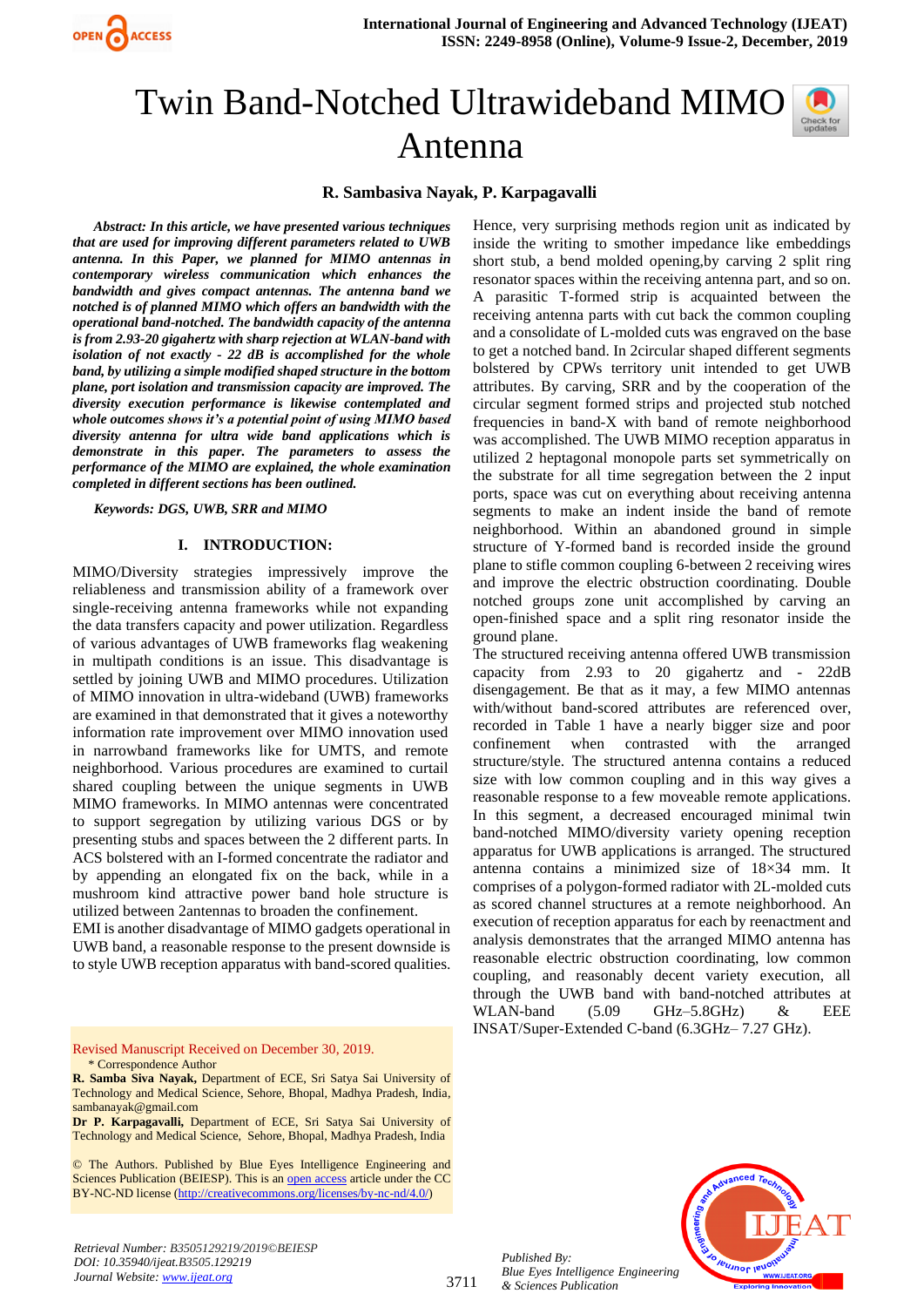| Size $(nm \times mn)$        | $$11$ (GHz)   | Isolation(dB) | Notched-Band (GHz)           | Gain          |
|------------------------------|---------------|---------------|------------------------------|---------------|
| $35×40 = 1400$               | $3.1 - 10.6$  | $-16$         | ٠                            | within 3.1 dB |
| $26×40 = 1040$               | $3.1 - 10.6$  | $-15$         | ٠                            | 0.9 to 6.5 dB |
| $30×40 = 1200$               | $3 - 10.6$    | $-16$         | ٠                            | ٠             |
| $26×26 = 676$                | $3.1 - 10.6$  | $-15$         | ٠                            | $0.85$ dB     |
| $50 \times 50 = 100$         | 2.76-10.75    | $-15$         | 4.75-6.12                    | 2.8 dB)       |
| $48 \times 48 = 2304$        | $2.5 - 12$    | $-18$         | $5.1 - 6.0$                  | stable 3 dB   |
| $38.5 \times 38.5 = 1482.25$ | $3.08 - 11.8$ | $-15$         | 5.03-5.97                    | 1.4 to 3.6 dB |
| $30\times30 = 900$           | $3.5 - 10.6$  | $-15$         | 5.1-5.8&7.9-8.4              | ٠             |
| $18 \times 34 = 612$         | $2.9 - 20$    | $-22$         | $(5.1 - 5.8) \& (6.7 - 7.1)$ | 0 to 7 dB     |

## **Table 1 analyzes the better execution of the planned antenna as for different reception apparatuses in literature**

## **II. METHODOLOGY:**

As given in first figure the receiving wire geometry of MIMO antenna is arranged as, have 2 indistinguishable dissimilar segments with a standard ground plane. The general elements of the arranged reception apparatus territory unit exclusively  $18\times34$  mm<sup>2</sup> = 612 mm<sup>2</sup> or in regards to 0.18  $\lambda_0 \times 0.34$   $\lambda_0$  here free space medium is represented with wavelength  $\lambda_0$  in predetermined beginning loud recurrence 3.0 GHz. In any case, for getting the lower values of cutoff ultra wide band apparatus of reception is the minimum need recurrence for example 3.1 gigahertz though keeping up the conservativeness of the look. Fundamental plan/style of the reception apparatus begins with picking the receiving antenna structure and its measurements to fulfill the operational recurrence needs.



**Figure1. Proposed Structure with Dimensions**

Monopole association is picked for a scaled down structure/style of UWB antenna and furthermore the essential lower resounding recurrence of an arranged monopole might be approximated by the consequent condition. The arranged radiator is implied with a blend of rectangular  $(Lp1 \times Wp1)$ and triangular (height 4 millimeter and base 5.15 mm) stubs to make an exceptional two-dimensional figure shape. With a micro strip of decreased size  $Lf \times Wf$  that is placd at each radiator lower edges, we bolstered the 2-D molded figure radiator. The 2 frames such as rectangular and T frames which is in arranged antennas base plane stubs. Further, which is changed to drawing an elongated molded opening to make a remarkable reversed L-formed ground plane to help the detachment between 2 reception apparatuses as appeared in Figure 1. The arranged MIMO reception apparatus is designed with the substrate of covered FR4 machine of MITS Eleven research center PCB (width = 1.6mm,  $\rho_r = 4.5 \&$ protector misfortune digression is 0.03. for developing a definitive plan/style zone unit appeared in Figure 2. We

*Retrieval Number: B3505129219/2019©BEIESP DOI: 10.35940/ijeat.B3505.129219 Journal Website[: www.ijeat.org](http://www.ijeat.org/)*

entirely depends on geometries which are unexpected.



**Figure2. Structure of Radiator A, Radiator B, and Radiator A**

We use the L- form ground plane on single feature and the radiator of polygon-molded on other feature of antenna may reduces the sustainability line on the contrary aspect of the substrate zone unit got ready for UWB execution. In the way of accomplishing UWB execution, the receiving antenna is increasingly changed Antenna B to stifle impedance at remote neighborhood band. A simple L-molded cut is recorded inside the higher part of the radiator to smother the remote neighborhood band (5.09 – 5.8 GHz) in UWB band has appeared in Figure3., an L-formed cut (see Antenna C) is engraved inside the lower part of the radiator as appeared in Figure 2. The mimicked S11 for every one of the geometries used in the advancement of a definitive plan/style appears in Figure 3.



**Figure3. S11 of Radiator A, Radiator B, and Radiator C**

The determined recurrence f<sub>r</sub> which is near to value of 4.2 GHz reenacted lead to Figure 4.



**Figure4. Simulated Input electric opposition versus Frequency for the arranged UWB MIMO Antenna appeared in Figure 1** 



*Published By: Blue Eyes Intelligence Engineering & Sciences Publication*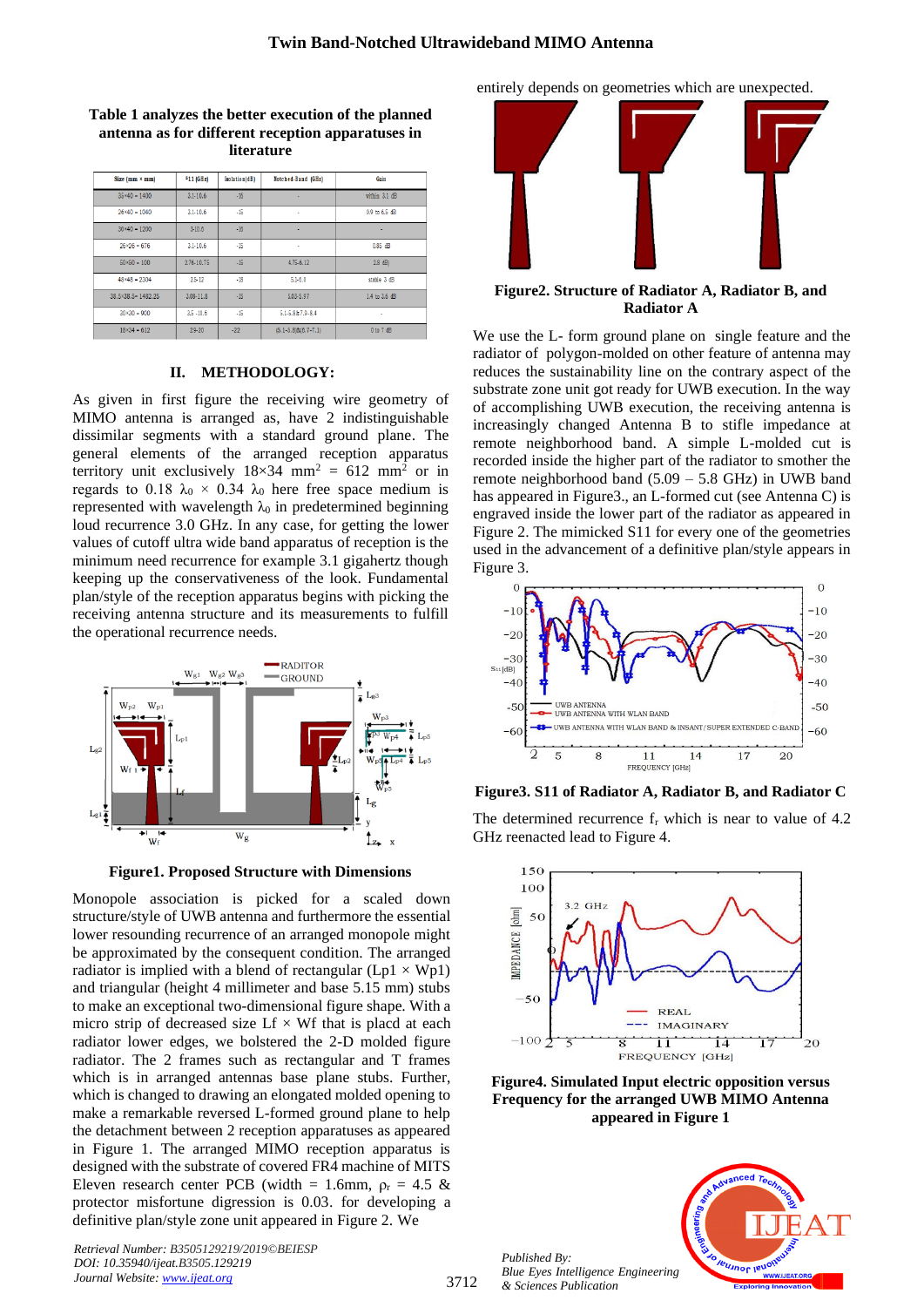

## **III. RESULT OF GND PLANE:**

The base plane assumes a noteworthy job in the execution of the arranged antenna. It, not just records for higher electrical marvel coordinating of the antenna segments anyway furthermore to upgrade the seclusion between them.



**Figure5. Different Ground Structures in new a Final Structure Ground C**

Figure5 demonstrates the receiving wire venture of advancement base plane of arranged MIMO. That every part of antenna receiving type region unit indistinguishable, the S11 and S12 will be somewhat similar to S22 and S21 as represented in Figure 6a and 6b. Be that as it may, tfor having the movement of reverberation in the ground plane of 3.7GHz and with the two strips of rectangular size are placed, be that as it may, the common coupling for Ground two inside the recurrence band underneath 4 gigahertz is incredibly poor as appeared in Fig. 6b. Further, by utilizing upset L-molded strips inside the ground plane as appeared in Ground three, the let reverberation recurrence moves down to 3.2 gigahertz with a lower cut off recurrence at 2.9 GHz.



**Figure6. Reenacted S-parameters against Frequency for the differed Ground arrangements (a) S 11 and (b) S12** 

Segregation in under - twenty decibels acquired that was enough sweet for MIMO antenna execution which is low significantly.

## **IV. DISTRIBUTION:**

as the structure of decoupling the adequacy is there in the ground lane as shown in figure 7 a-c. For having current adequacy while port one in the ground plane is done then port two is operated similarly when port 2 is done port one is operated as in figure 7(a) which is plainly observed in Lplanes as one begins other ends. As we are familiar that port 1 is having current on the ground plane then after ending the other port is started in the base plane with I-cuts animation which is shown in Figure 7 (b), for example, diminishes control result port one to port two anyway some bit of the present keeps on being connected to second port that progressively gives weak disengagement.

*Retrieval Number: B3505129219/2019©BEIESP DOI: 10.35940/ijeat.B3505.129219 Journal Website[: www.ijeat.org](http://www.ijeat.org/)*



**Figure7. Geometry of plane ground bottom**

L- strip is transformed further form I- strip which is shown in Figure 7(c) incredibly amassed (S12 and S21 region unit over - 20 decibels all through the total band of operational) as shown in figure 6b the gaps among the two ports 1 and 2.

## **V. RESULTS:**

Agilent (N5230A) vector organize analyzer is utilized to approve the mimicked outcomes acquired for the arranged MIMO reception apparatus. Mimicked and estimated consequences of S11/S12 and S21/S22 can be seen in Fig 8. The arranged antenna offers electrical wonder transfer speed of 17.07 gigahertz from (2.93 to 20.0 GHz). The separation between 2 radiators is higher than - 22 decibels over the total working band. The arranged reception apparatus indicates double band indent qualities to smother impedance. As middle recurrence for WLAN and C-band contains an estimation of  $S11 = -1.5$  decibel that is sufficiently high to demonstrate viable concealment. The deliberate outcomes are in reasonable concurrence with reproduced results.



### **Figure8. Simulated and Measured S11 and S12 -parameters of the proposed MIMO antenna**

Patterns: diagram 9 demonstrates the 2-D radiation designs as shown in figures a, b, c, d, e, f for the arranged MIMO antenna, in the x-z, y-z and furthermore the x-y planes. Over the band which we predefined the antenna posses the radiation pattern of omni directional pattern of the receiving antennas we arranged with furthermore, at the frequencies of band score there is decrease in reception apparatus part of increase.. Additionally, as shown in above diagram demonstrates as radiation designs fall apart at the upper frequencies as a result of the tearing of the radiation lobes.

*Published By: Blue Eyes Intelligence Engineering & Sciences Publication* 

3713

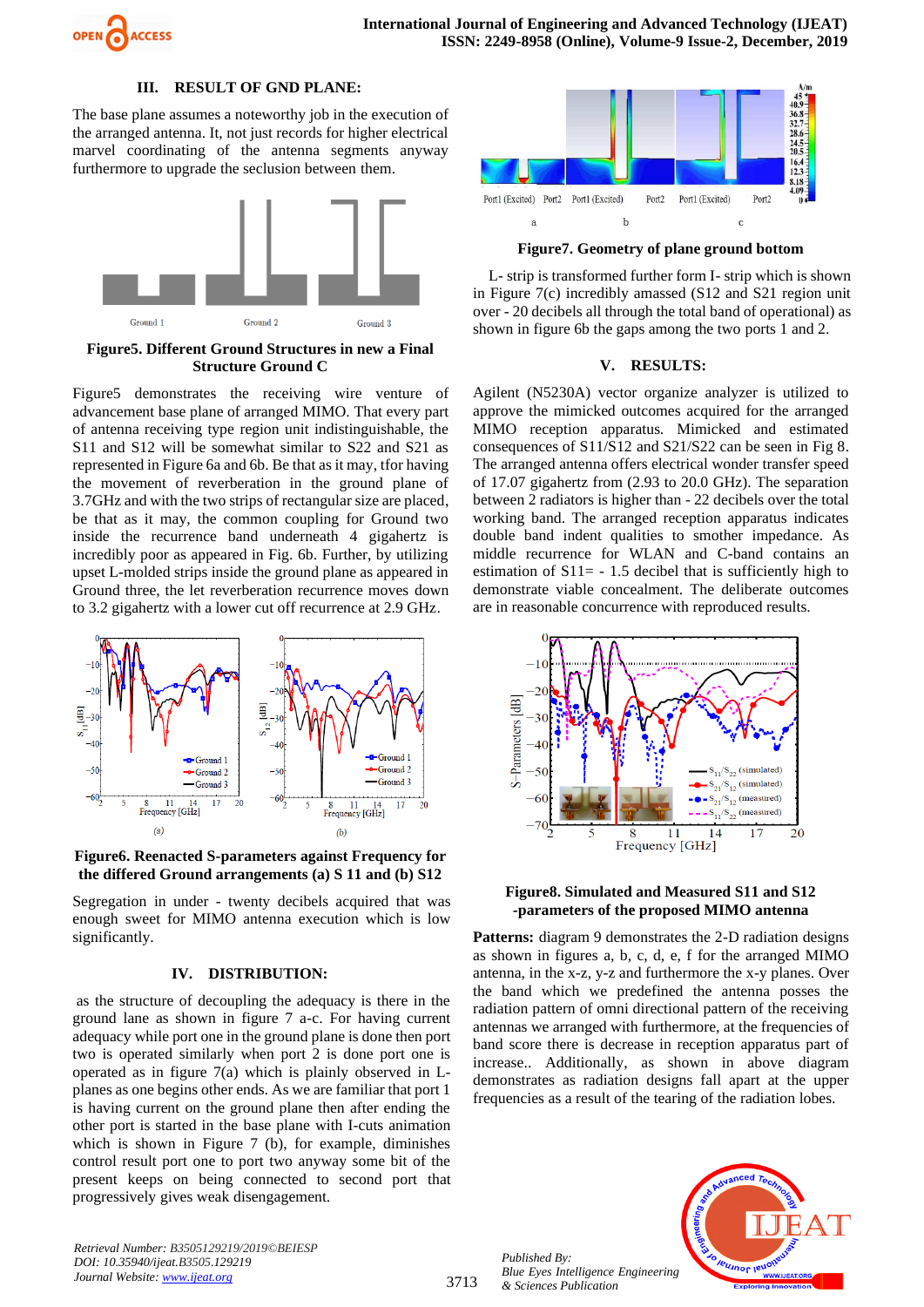

**Figure 9. Radiation Pattern at a (A) 3.0 gigahertz (B) 5.45 gigahertz (C) 6.3 gigahertz (D) 8.0 gigahertz (E) 18.0 gigahertz, and (F) 20.0 gigahertz.**

**Performances:** The MIMO conduct of the arranged receiving antenna is assessed as far as ECC, DG and MEG. The relationship among the furthermore segments of nearby placed antenna shared coupling of each amount reception part of coupling is examined further as far as the envelope Connection coefficient; the ECC will be determined misuse S-parameters.



**Figure10. Measured and Simulated ECC and DG**

The ECC should be in a perfect world be zero for a randomly diversity variety reception apparatus anyway it's down as far as possible was less than 0.4. The 13th figure demonstrates about reproduced with estimated bends to the antenna we have arranged. The decent variety reception apparatus determined utilizing S-parameter is  $< 0.01$ . as we can see in figure above the ECC with decigram abuse which is found as less than 0.02 in parameter S and more than 10dB in it.



**Figure11. Efficiency and DG for the planned MIMO Antenna**

Figure 11 shows, the radiation proficiency, and multiplexing productivity and achieved addition to the Multiple Input and Multiple Output type antenna. A productivity multiplexing is characterizes like a result of a refinement inside the power

*Retrieval Number: B3505129219/2019©BEIESP DOI: 10.35940/ijeat.B3505.129219 Journal Website[: www.ijeat.org](http://www.ijeat.org/)*

required for a MIMO (Antenna underneath Test) to get a given capacity when contrasted with perfect reference MIMO antenna. It's highly indistinguishable that single port efficiency totally and multiport multiplexing proficiency which is a clear cut picture in figure 11. As a practical parameter the productivity of multiplexed data is professed for information rate up gradation, that not exclusively represents the entire receiving antenna effectiveness, anyway furthermore for connection and proficiency awkwardness. At 5.45 gigahertz and 6.6 GHz, there's an impressive drop in reception apparatus effectiveness and this profound dropped by proficiency enables the receiving antenna to figure in high impedance environment. the general increase over the operational band ranges from zero to seven decibel, at score groups the addition drops to - 10 decibel (5.45 GHz) and - 8 decibels (6.6 GHz). To have an characterized channel and diverse execution of diverse verity of channel executed for decently, the ratio of large integer of the 2 antenna components ought to full-fill the standards |MEGi/MEGj|<  $\pm 3dB$ .



**Figure12. Quantitative Relation of MEGs of 2 Antenna segments** 

From Figure 12 it's found that for the arranged MIMO receiving antenna the quantitative connection of huge whole number lays in the middle for whole band of Ultra Wide Band frequency in the small extent which is named above in total, with a vast majority as one decibel in 6.5 GHz.

To the multi-port reception apparatus frameworks, contiguous receiving antenna segments affect each other and once operational in the meantime they affect the general operational data transmission and effectiveness. The fresh out of the box new measurement that is meant on the grounds that the TARC has been acquainted with require this outcome into thought. It will be sketched out on the grounds that the foundation of the quantitative connection of absolute reflected capacity to the frame work of general Multiple Input and Multiple Output antenna type for power evidence which shows the losses in the while antenna. To have the dual access MIMO framework, we can explain it with an resulting condition. A TARC worth of  $<$  0dB is intriguing for a MIMO framework. The deliberate and reenacted estimations of TARC are a unit appeared in Figure 4.16. It's found from Figure 16 that the value of TARC for the arranged reception apparatus is a little sum than - 20 decibel for the total band.



*Published By: Blue Eyes Intelligence Engineering & Sciences Publication*